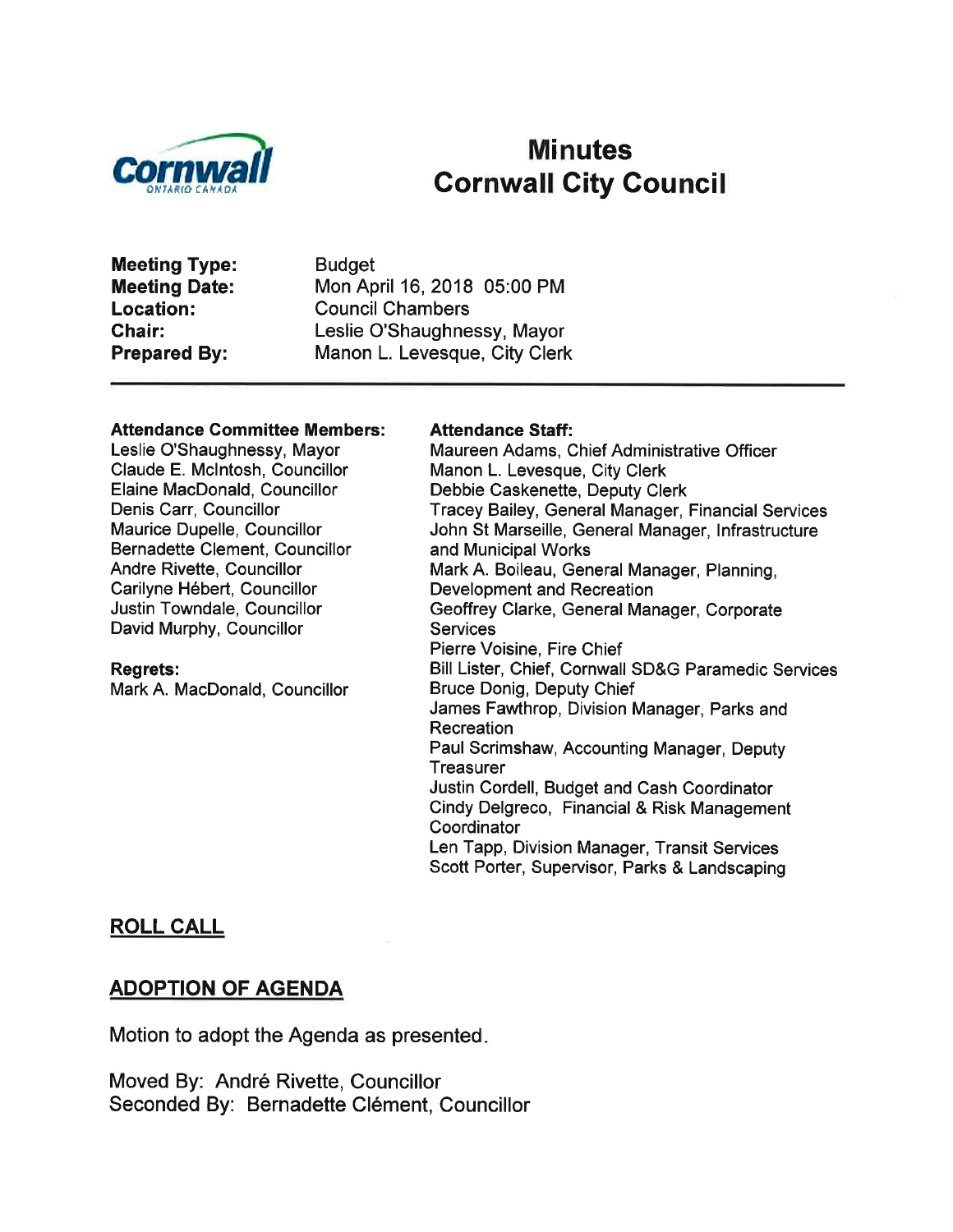# DISCLOSURE OF INTEREST

There were no disclosures of interest declared

# COMMITTEE OF THE WHOLE

Motion to go into Committee of the Whole and to consider and refer all Minutes, Presentations, Delegations, Consent/Correspondence, Resolutions, Reports and By-laws to that Committee.

Moved By: Justin Towndale, Councillor Seconded By: Carilyne Hébert, Councillor

Motion Carried

## ADOPTION OF MINUTES

Motion to endorse the following Minutes as presented

 $\frac{1}{\lambda}$ Minutes Budget Steering Committee of April 9.pdf @1

Minutes Budget Steering Committee of March 26.pdf

Moved By: Bernadette Clément, Councillor Seconded By: Justin Towndale, Councillor

Motion Carried

# **COMMUNICATIONS / REPORTS**

1 2018 Final Budget Presentation by Tracey Bailey, General Manager, Financial Services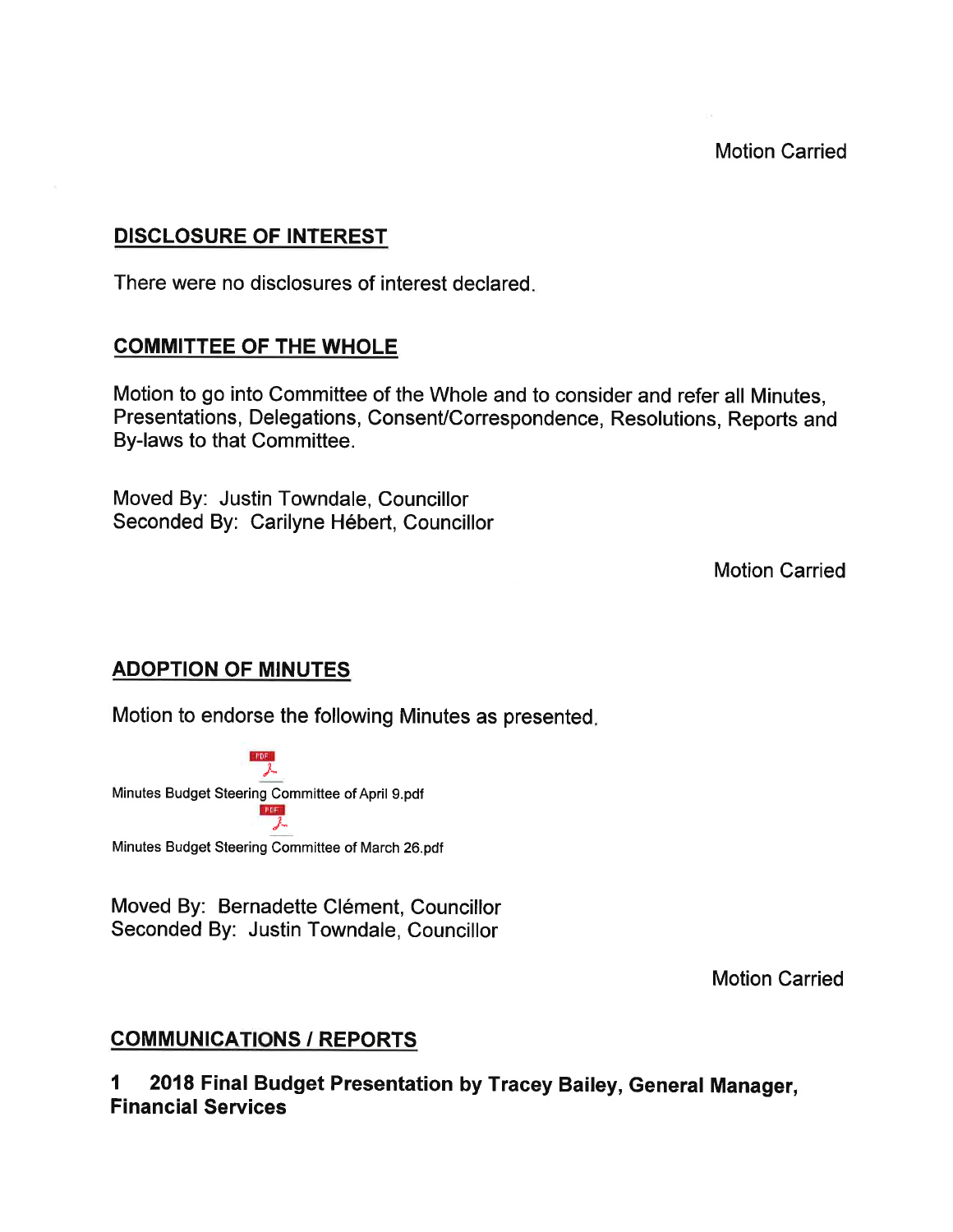Tracey Bailey, General Manager, Financial Services, presented an overview of the 2018 highlights that contributed to the 2018 Budget.

PDF. 2018 Final Budget Presentation.pdf

# a) Reductions in Grass Cutting

Motion to add back to the 2018 Budget the reductions in grass cutting totalling \$107,500 (\$95,000 - Guindon Park; \$20,000 - City Parks; and \$12,500 - Traffic Circle).

Moved By: André Rivette, Councillor Seconded By: Maurice Dupelle, Councillor

Motion to amend the main motion to divide the grass cutting additions into three separate parts.

Moved By: Carilyne Hébert, Councillor Seconded By: David Murphy, Councillor

Motion to Amend Defeated

A recorded vote on the main motion resulted as follows:

## Votes For  $= 2$

Maurice Dupelle, Councillor André Rivette, Councillor

## Votes Opposed = 8

Leslie O'Shaughnessy, Mayor Claude E. Mclntosh, Councillor Elaine MacDonald, Councillor Denis Carr, Councillor Bernadette Clement, Councillor Carilyne Hébert, Councillor Justin Towndale, Councillor David Murphy, Councillor

Main Motion Defeated

The meeting recessed at 6:44 p.m. for the Planning Advisory and Hearing Committee meeting and then reconvened at 8:05 p.m,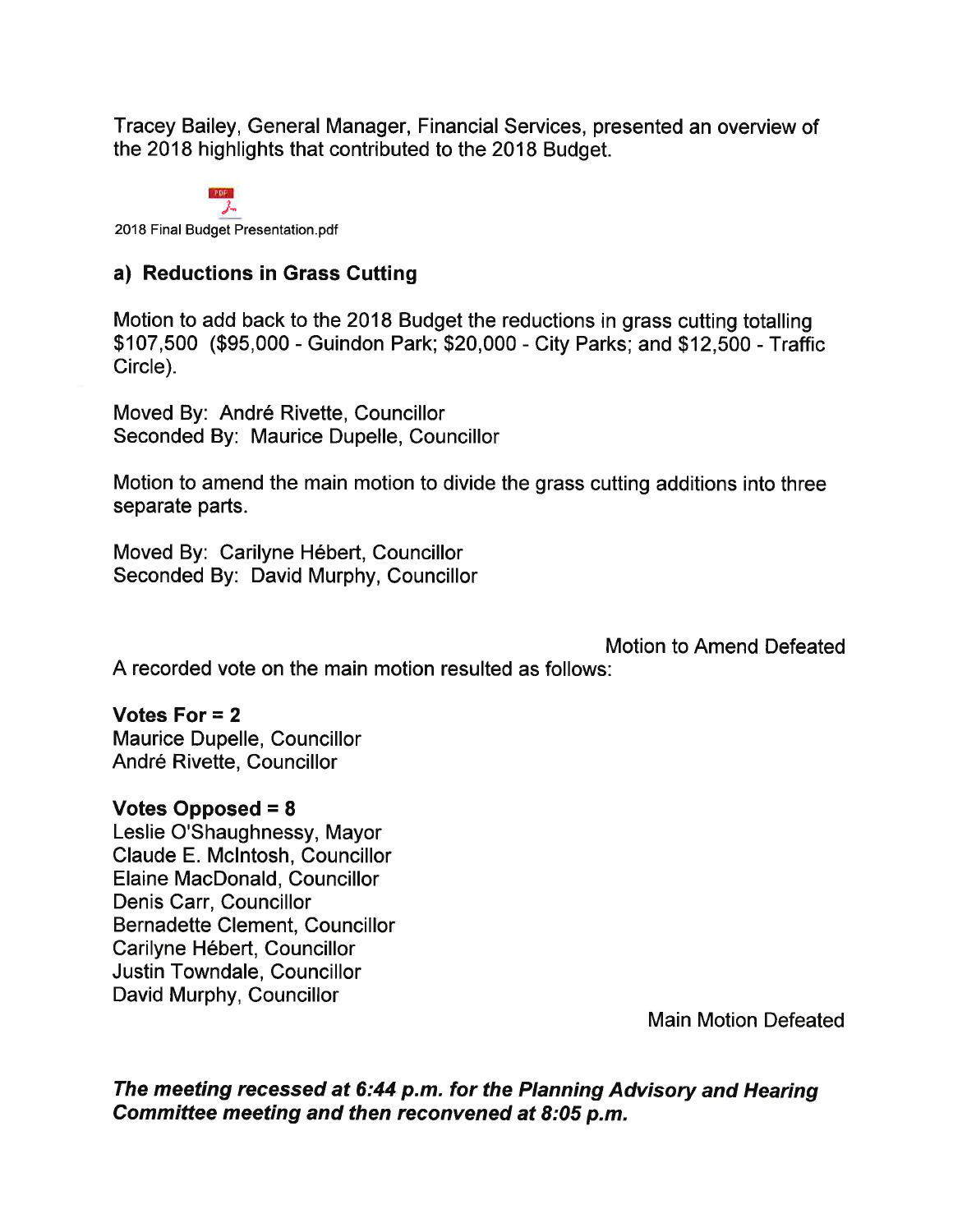# b) Big Ben (2018-2019 Season)

Motion to support the continued operation of the Big Ben Ski Hill, to direct Administration to prepare a report outlining the cost breakdown for the operation of Big Ben Ski Hill including lease information; and to direct Administration to go through a Request for Proposal process for the operation of the Big Ben Ski Hill for the 2018-2019 season.

Moved By: Bernadette Clément, Councillor Seconded By: Elaine MacDonald, Councillor

A recorded vote on this matter resulted as follows

## Votes For  $= 6$

Leslie O'Shaughnessy, Mayor Claude E. Mclntosh, Councillor Elaine MacDonald, Councillor Bernadette Clement, Councillor Carilyne Hébert, Councillor Justin Towndale, Councillor

## Votes Opposed = 4

Denis Carr, Councillor Maurice Dupelle, Councillor André Rivette, Councillor David Murphy, Councillor

Motion Garried

# 2 City's Legal Vulnerability in Relation to Ticks and Lyme Disease

Click for detail  $\rightarrow$   $\rightarrow$ This item was discussed as part of above motion to add back funds to the 2018 Budget in relation to the grass cutting reductions.

# 3 2018 Budget Submission

Click for detail  $\rightarrow \Box$ Motion to endorse the 2018 City of Cornwall Budget as presented with a tax levy of \$71,772,433, an increase of 4.86% over the 2017 Budget.

Moved By: Elaine MacDonald, Councillor Seconded By: Bernadette Clément, Councillor